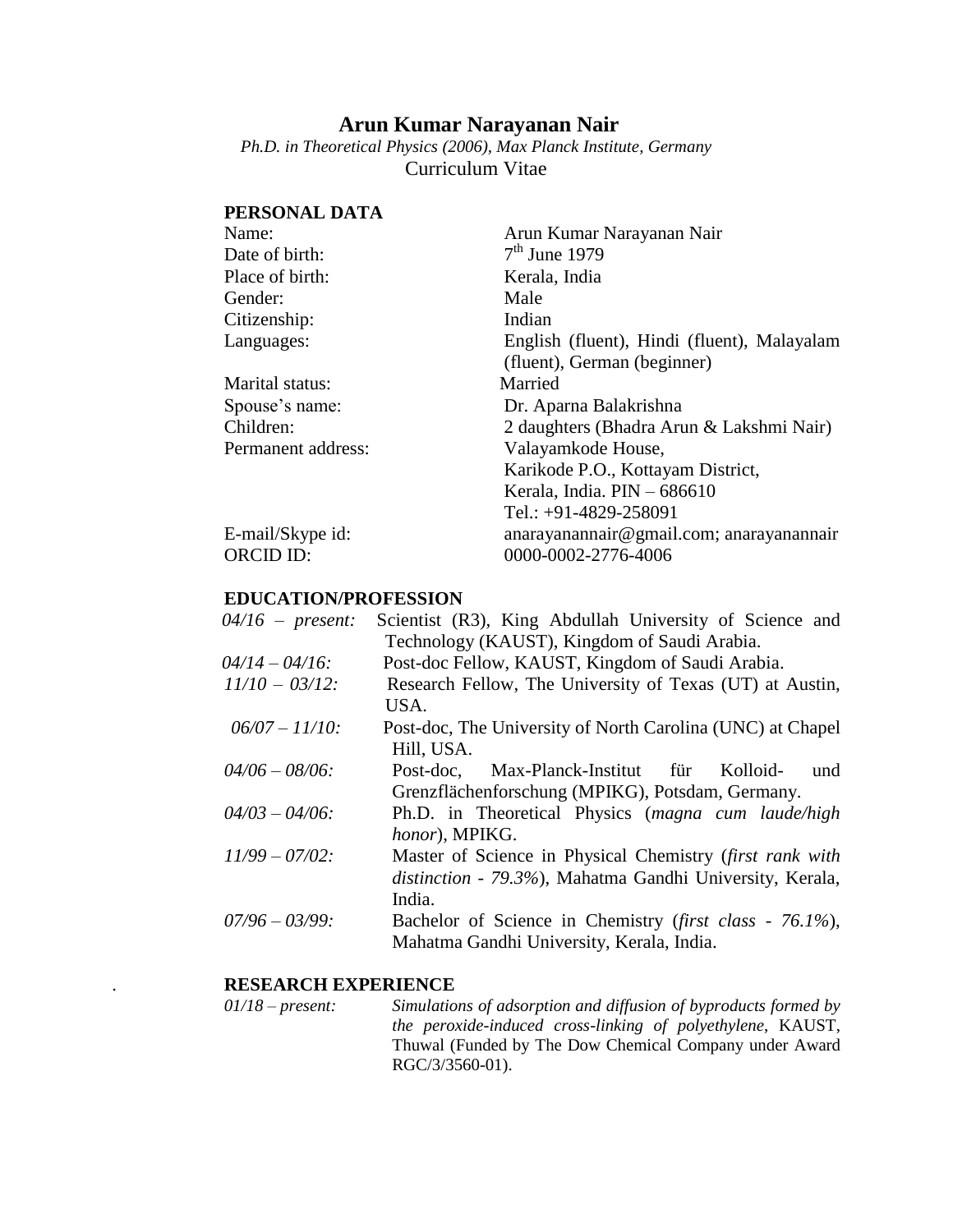| $04/17 - 03/19$ : | Simulations and theory of pH-Responsive Polyelectrolytes,<br>KAUST, Thuwal (Funded by the KAUST Office of Sponsored |
|-------------------|---------------------------------------------------------------------------------------------------------------------|
|                   | Research (OSR) under Award URF/1/2993-01).                                                                          |
| $04/14 - 03/18$ : | Simulations of shale media: Adsorption and flow, KAUST,                                                             |
|                   | Thuwal (Funded by Saudi Aramco under Award RGC/3/2053-<br>$(01)$ .                                                  |
| $11/10 - 03/12$ : | Self-Assembly of Semiflexible-Flexible Block Copolymers, UT,<br>Austin.                                             |
| $06/09 - 11/10$ : | Simulation of Self-Healing Polymer Networks, UNC, Chapel Hill<br>(Funded by National Science Foundation (NSF)).     |
| $06/07 - 06/09$ : | Simulation of Shear Forces Between Charged Polymer Brushes,<br>UNC, Chapel Hill.                                    |
| $04/03 - 04/06$ : | Molecular Dynamics Simulations of Polyelectrolyte Brushes,<br>MPIKG, Potsdam.                                       |
| $11/01 - 02/02$ : | Theory of Breaking of a Weak Link in a Stiff Ring Polymer,<br>Indian Institute of Science, Bangalore, India.        |

# **COMPUTER SKILLS**

• Programming languages: Experience with FORTRAN77/90 and C. Knowledge of C++, perl, UNIX scripts (tcsh etc.).

• Software packages/Parallel computing: Experience with Mathematica, Matlab, Grace, RasMol,VMD, DL-POLY, LAMMPS, Towhee, RASPA, Gromacs, MedeA, self-consistent-field theory (SCFT) simulation. Experience using Message Passing Interface (MPI).

• Miscellaneous: Experience with Linux, Unix and Windows operating systems.

### **PUBLICATIONS/PROJECTS [\(google scholar\)](http://scholar.google.com/citations?user=3R0uTM4AAAAJ&hl=en) (citations:500+, h-index:10+) Publications as corresponding author (work at KAUST, Kingdom of Saudi Arabia)**

[1] Yang, Y.; Nair, A. K. N.; Sun, S.; Sun, Y.; Van Dun, J.; Kjellqvist, J. (2019) Studies of Diffusion of Byproducts Formed by the Peroxide-Induced Cross-Linking of Polyethylene. Jicable'19, Versailles, France.

[2] Yang, Y.; Nair, A. K. N.; Sun, S. (2019) Adsorption and Diffusion of Methane and Carbon Dioxide in Amorphous Regions of Cross-Linked Polyethylene: A Molecular Simulation Study. Industrial & Engineering Chemistry Research DOI: 10.1021/acs.iecr.9b00690 (IF: 3.2, Times Cited: 1)

[3] Yang, Y.; Che Ruslan, M.F.A.; Nair, A. K. N.; Sun, S. (2019) Effect of Ion Valency on the Properties of the Carbon Dioxide–Methane–Brine System. Journal of Physical Chemistry B 123, 2719 (IF: 3.2, Times Cited: 2)

[4] Li, Y.; Nair, A. K. N.; Kadoura, A.; Yang, Y.; Sun, S. (2019) Molecular Simulation Study of Montmorillonite in Contact with Water. Industrial & Engineering Chemistry Research 58, 1396 (IF: 3.2, Times Cited: 2)

[5] Yang, Y.; Nair, A. K. N.; Sun, S. (2017) Molecular Dynamics Simulation Study of Carbon Dioxide, Methane, and Their Mixture in the Presence of Brine. Journal of Physical Chemistry B 121, 9688 (IF: 3.2, Times Cited: 7)

[6] Nair, A. K. N.; Jimenez, A. M.; Sun, S. (2017) Complexation Behavior of Polyelectrolytes and Polyampholytes. Journal of Physical Chemistry B 121, 7987 (IF: 3.2, Times Cited: 6)

[7] Kadoura, A.; Nair, A. K. N..; Sun, S. (2017) Molecular Simulation Study of Montmorillonite in Contact with Variably Wet Supercritical Carbon Dioxide. Journal of Physical Chemistry C, 121 (11), 6199 (IF: 4.8, Times Cited: 18)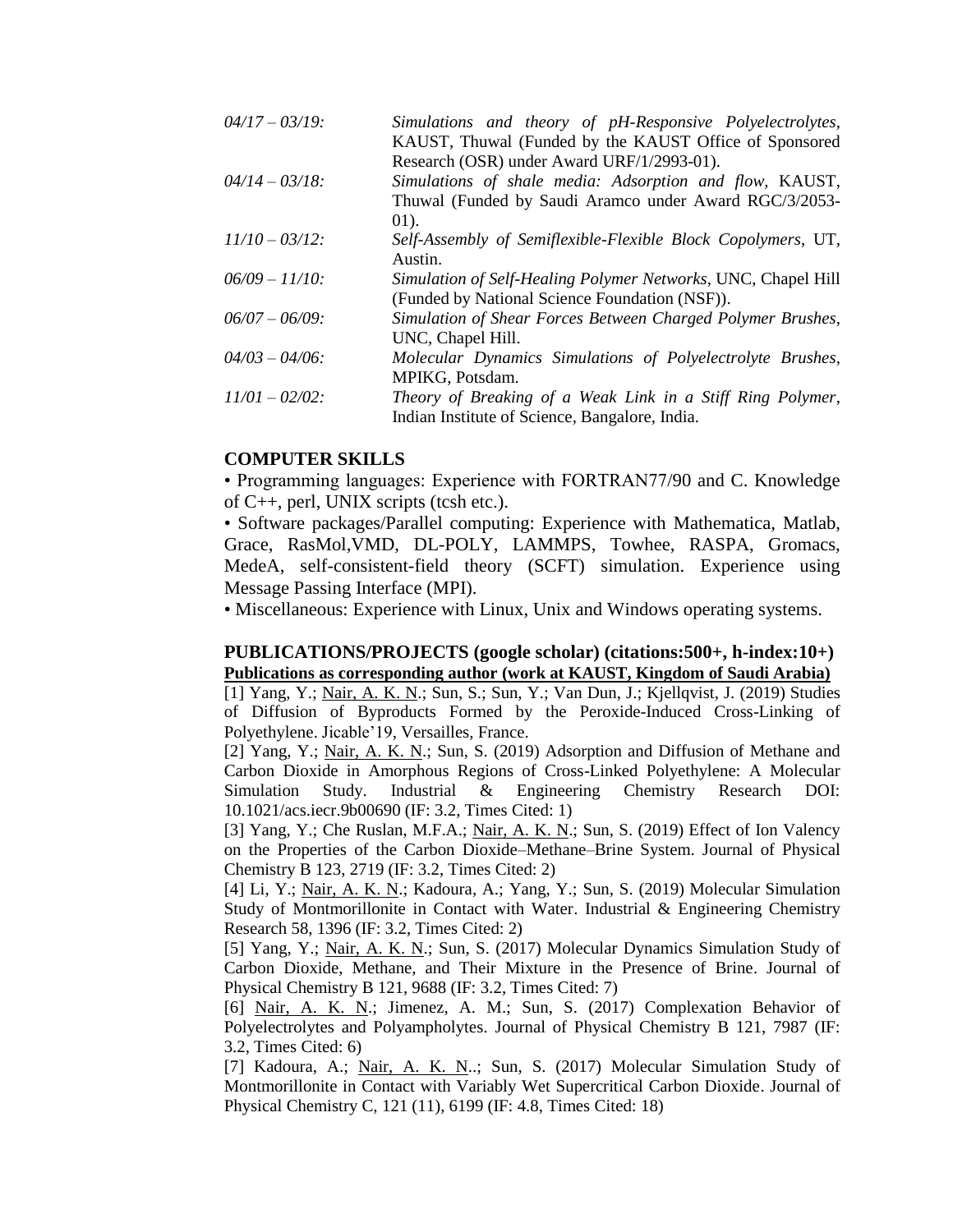[8] Kadoura, A.; Nair, A. K. N..; Sun, S. (2016) Molecular Dynamics Simulations of Carbon Dioxide, Methane, and their Mixture in Montmorillonite Clay Hydrates. Journal of Physical Chemistry C, 120 (23), 12517 (IF: 4.8, Times Cited: 30)

[9] Kadoura, A.; Nair, A. K. N..; Sun, S. (2016) Adsorption of carbon dioxide, methane, and their mixture by montmorillonite in the presence of water. Microporous and Mesoporous Materials, 225, 331 (IF: 3.5, Times Cited: 36)

[10] Nair, A. K. N.; Uyaver, S.; Sun, S. (2014) [Conformational Transitions of a Weak](http://scitation.aip.org/content/aip/journal/jcp/141/13/10.1063/1.4897161)  [Polyampholyte.](http://scitation.aip.org/content/aip/journal/jcp/141/13/10.1063/1.4897161) The Journal of Chemical Physics, 141(13), 134905 (IF: 3.1, Times Cited: 15)

#### **Publications from work at Mahatma Gandhi University, Kerala,India**

[11] Balakrishna, A.; Kumar, N. A. (2012) [Preliminary Studies on Siderophore](http://www.asianfisheriessociety.org/publication/abstract.php?id=18)  [Production and Probiotic Effect of Bacteria Associated with the Guppy,](http://www.asianfisheriessociety.org/publication/abstract.php?id=18) *Poecilia reticulata* [Peters, 1859.](http://www.asianfisheriessociety.org/publication/abstract.php?id=18) Asian Fisheries Science 25, 193 (Times Cited: 3) [12] Theory of Breaking of a Weak Link in a Stiff Ring Polymer (Times Cited: 1)

M.Sc. Thesis (2002) done with Prof. K.L. Sebastian, Indian Institute of Science, India.

# **Publications from work at UT, Austin, Texas, U.S.A**

[13] Ganesan, V.; Kumar, N. A.; Pryamitsyn, V. (2012) Blockiness and Sequence [Polydispersity Effects on the Phase Behavior and Interfacial Properties of](http://pubs.acs.org/doi/abs/10.1021/ma301136y) Gradient [Copolymers.](http://pubs.acs.org/doi/abs/10.1021/ma301136y) Macromolecules 45, 6281 (IF: 5.1, Times Cited: 35)

[14] Kumar, N. A.; Ganesan, V. (2012) [Self-Assembly of Semiflexible-Flexible Block](http://jcp.aip.org/resource/1/jcpsa6/v136/i10/p101101_s1?bypassSSO=1)  [Copolymers.](http://jcp.aip.org/resource/1/jcpsa6/v136/i10/p101101_s1?bypassSSO=1) The Journal of Chemical Physics 136, 101101 (IF: 3.122, Times Cited: 36) *One of the editor's choice papers for the year 2012*

#### **Publications from work at UNC, Chapel Hill, NC, U.S.A.**

[15] Cai, L.; Stukalin, E.; Kumar, N. A.; Leibler L.; Rubinstein, M. (2013) [Self-Healing](http://dx.doi.org/10.1021/ma401111n)  [of Unentangled Polymer Networks with Reversible Bonds.](http://dx.doi.org/10.1021/ma401111n) Macromolecules 46, 7525 (IF: 5.1, Times Cited: 134)

*One of the journal's top 5 most read articles in Sep-Oct 2013 (1-month basis)*

#### **Publications from work at MPI of Colloids and Interfaces, Potsdam, Germany**

[16] Kumar, N. A.; Seidel, C. (2007) Interaction between [Two Polyelectrolyte Brushes.](http://pre.aps.org/abstract/PRE/v76/i2/e020801) Physical Review E 76, 020801(R) (IF: 2.4, Times Cited: 36)

[17] Kumar, N. A. (2006) [Molecular Dynamics Simulations of Polyelectrolyte](http://opus.kobv.de/ubp/volltexte/2006/700/)  [Brushes](http://opus.kobv.de/ubp/volltexte/2006/700/). Ph.D. Thesis, University of Potsdam, Potsdam, Germany

[18] Seidel, C.; Kumar, N. A. (2006) [Molecular Dynamics Simulations of Polyelectrolyte](http://www2.fz-juelich.de/nic-series/volume32/seidel.pdf)  [Brushes.](http://www2.fz-juelich.de/nic-series/volume32/seidel.pdf) NIC Symposium 2006, NIC series, John von Neumann Institute for Computing, Jülich, 32, 253

[19] Kumar, N. A.; Seidel, C. (2005) Polyelectrolyte [Brushes with Added Salt.](http://pubs.acs.org/doi/abs/10.1021/ma0515735) Macromolecules 38, 9341 (IF: 5.1, Times Cited: 91)

[20] Ahrens, H.; Forster, S.; Helm, C. A.; Kumar, N. A.; Naji, A.; Netz, R. R.; Seidel, C (2004) [Nonlinear Osmotic Brush Regime: Experiments, Simulations and Scaling Theory.](http://pubs.acs.org/doi/abs/10.1021/jp049553c) Journal of Physical Chemistry B 108, 16870 (IF: 3.7, Times Cited: 73)

### **RESEARCH GRANT PROPOSALS**

• Nair, A. K. N..; Sun, S "Modeling of Methane and Peroxide By-Product Release for Polyolefin-Based Crosslinked Cables", funded by Dow, Jan 1, 2018 – Dec 31, 2020. Grant amount: US\$ 1 million.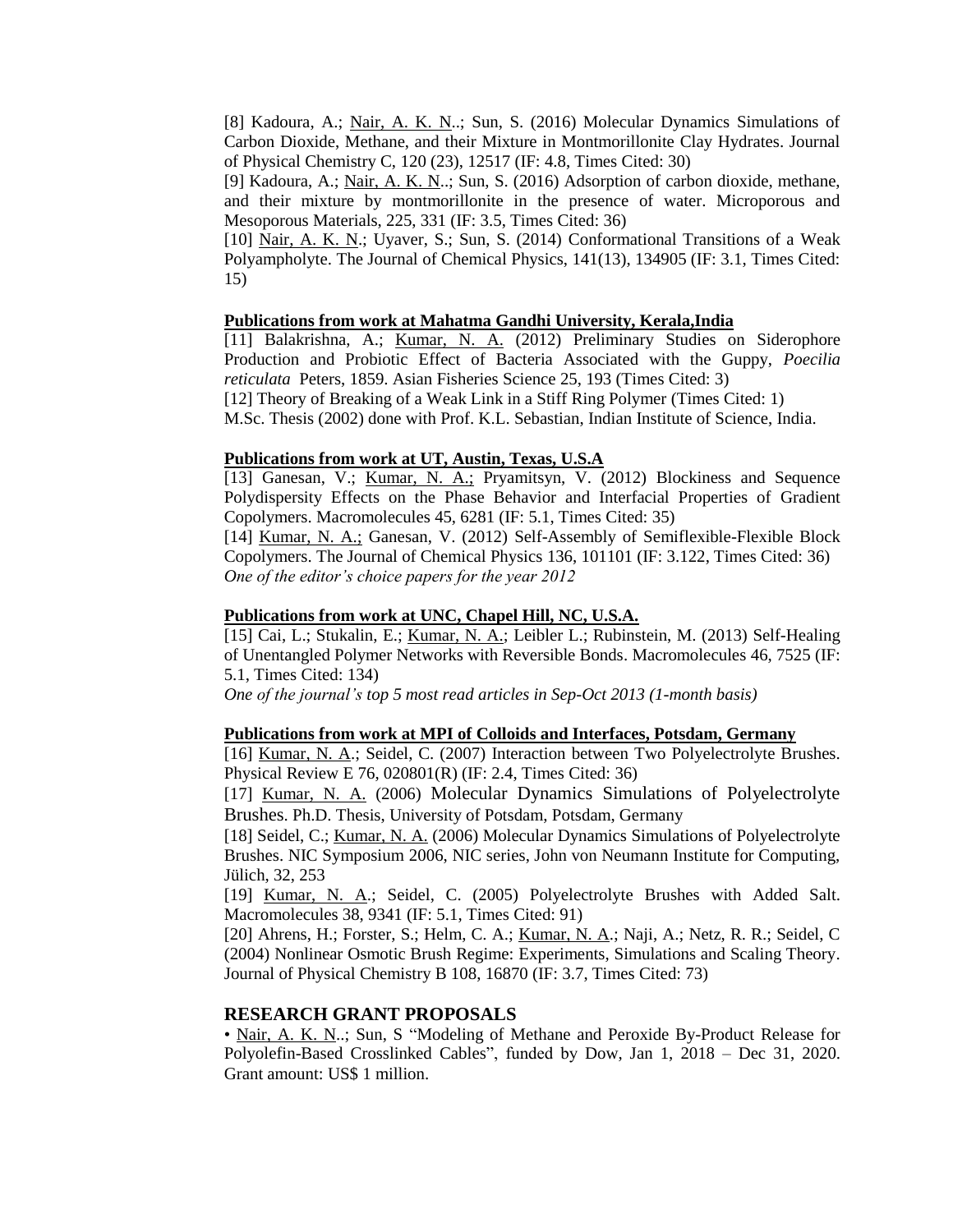• Nair, A. K. N..; Sun, S; Ganesan, V. "pH-Responsive Polyelectrolytes: Monte Carlo Simulation and Self-Consistent Field Theory", funded by KAUST's Competitive Research Grants (CRG) program, April 1, 2017 – March 31, 2019. Grant amount: US\$ 0.4 million.

• Uyaver, S.; Nair, A. K. N..; Sun, S. Simulation of Lubrication by Mixed Polymer Brushes, Submitted, Tubitak, Ankara, Turkey, 2015.

• Nair, A. K. N..; Sun, S. Investigation of adsorption and desorption of gas in shale, Submitted to Baker Hughes.

• Nair, A. K. N..; Sun, S. Molecular Simulations of Fluid-Rock Interaction, Submitted to Aramco.

### **PRESENTATIONS/WORKSHOPS/TEACHING EXPERIENCE**

• Given lecture (1 class of 1.30 hours) on *Molecular Simulations: Applications* to graduate students of Physical Sciences and Engineering (PSE), 2019, KAUST.

• Given talk titled *Molecular Simulation Study of Swelling Clays*, May 17, 2018, New Orleans, USA.

• Given talk titled *Molecular Simulation of Gas Adsorption and Diffusion in Shale Media*, Feb. 09, 2017, Saudi Aramco, Dhahran.

• Given lectures (2 classes of 1.30 hours each) on *Molecular Simulations* to graduate students of Physical Sciences and Engineering (PSE), 2016, KAUST.

• Given talk on *Adsorption of carbon dioxide, methane, and their mixture by montmorillonite in the presence of water*, Dec. 21, 2015, Saudi Aramco, Dhahran.

• Given lectures (4 classes of 1.30 hours each) on *Molecular Dynamics and Monte Carlo Simulations* to graduate students of PSE, 2014, KAUST.

• Given soundbite titled *Simulations of Self-Healing Polymer Networks*, 12th May 2010, Triangle Soft Matter Workshop, Duke University, Durham, North Carolina, U.S.A.; *Simulation of Shear Forces Between Charged Polymer Brushes*, 8th May 2009, Triangle Soft Matter Workshop, North Carolina State University, North Carolina, U.S.A.

• Given talk titled *Simulations of Self-Healing Polymer Networks*, 18th March 2010, APS March Meeting 2010, Portland, Oregon, U.S.A.

• Attended lectures on *Ploymer Physics* during 2007-08, offered by Prof. Michael Rubintein at Department of Chemistry, University of North Carolina, U.S.A.

• Given talk titled *Molecular Dynamics Simulations of Polyelectrolyte Brushes*, 16th February 2007, Laboratory of Physics, Helsinki University of Technology, Finland; 1st June 2006, Department of Chemistry, University of North Carolina, U.S.A.

• Attended workshop on *Introduction to Programming and Using the IBM Supercomputer Jülich Multiprocessor (JUMP)* at Research Centre Jülich, from 4 - 5 July 2005 organized by Zentralinstitut für Angewandte Mathematik, Jülich*,* Germany.

• Assisted in teaching *Computer Simulations* course (Oct. 2004 - Feb. 2005), within the frame work of International Max Planck Research School (IMPRS) on Biomimetic Systems, Potsdam, Germany [\(http://www.imprs.org/\)](http://www.imprs.org/).

• Obtained credit points in various semester courses, e.g. *Polymer Physics*, *Protein Folding*, and attended student seminars on *Theory of Soft and Biomatter*, offered by IMPRS on Biomimetic Systems during 2003 - 05.

• Presented poster titled *Polyelectrolyte Brushes with Added Salt*, April 24th 2004, on the occasion of IMPRS evaluation, Potsdam, Germany. Given talks at internal department workshops MPIKG (2003 - 05), UNC (2007 - 09).

#### **Presentations of my work by co-authors**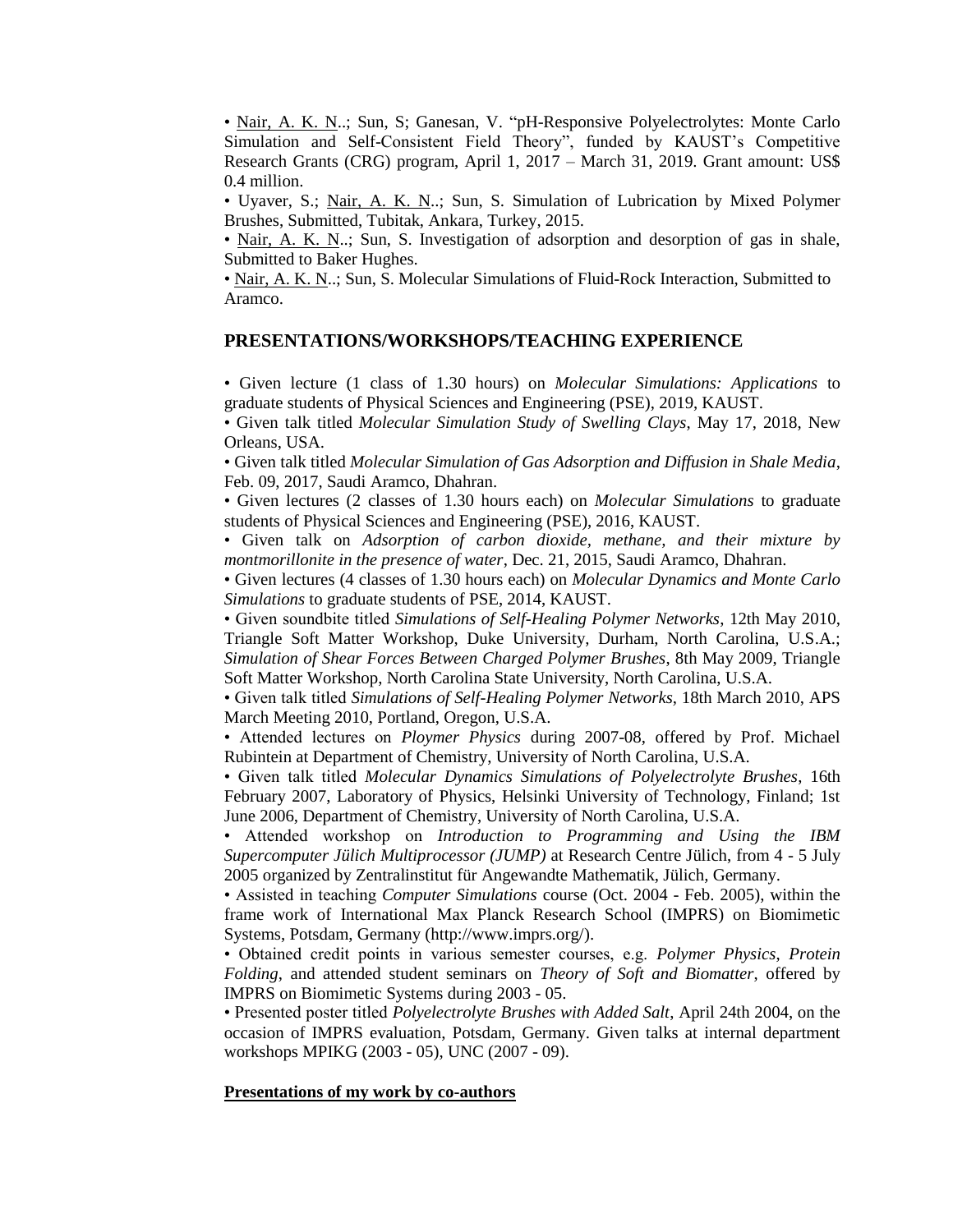• Sun, S.; Nair, A. K. N. *[Multi-scale fluid flow & transport through porous media](http://scitation.aip.org/content/aip/journal/jcp/141/13/10.1063/1.4897161)*, June 18-22, 2017, Frankfurt, Germany.

• Uyaver, S.; Nair, A. K. N.; Sun, S. *[Monte Carlo simulations of a weak polyampholyte](http://scitation.aip.org/content/aip/journal/jcp/141/13/10.1063/1.4897161)*, May 10-14, 2015, Český Krumlov, Czech Republic.

• Ganesan, V.; Kumar, N. A. *[Self-assembly of semiflexible-flexible block copolymers](http://meetings.aps.org/Meeting/MAR12/Session/T50.1)*, 29th Feb 2012, APS March Meeting 2012, Boston, Massachusetts, U.S.A.

• Rubinstein, M.; Kumar, N. A.; Stukalin, E.; Leibler L. *Autonomous Self-Healing in Polymer Networks*, 30th Aug 2010, Polymer Networks Group 20<sup>th</sup> Conference 2010, Goslar, Germany

#### **Graduate teaching assistantship at KAUST**

• Assisting Mr. Mohd Fuad Anwari Che Ruslan with his Ph.D. thesis, PSE, KAUST, 2018-present (1 joint publication).

• Assisting Mr. Yafan Yang with his Ph.D. thesis, PSE, KAUST, 2016-present (4 joint publications).

• Assisting Mr. Yiteng Li with his Ph.D. thesis, PSE, KAUST, 2016-present (1 joint publication).

• Assisted Mr. Ahmad Kadoura with his Ph.D. thesis, PSE, KAUST, 2014-2016 (4 joint publications).

• Assisted Mr. Arturo Martinez Jimenez with his M.Sc. thesis, PSE, KAUST, 2015-2016 (1 joint publication).

• Assisted Mr. Xiaolin Fan with his project "Apparent Permeability in Shale Media", PSE, KAUST, 2014.

• Assisted Ms. Sahar Amir with Monte Carlo simulations for determining the bulk chemical potential of high density fluids, PSE, KAUST, 2014.

#### **AWARDS/HONORS**

• Magna cum laude (high honor) for Ph.D. in Theoretical Physics.

- First rank in M.Sc. Physical Chemistry.
- Passed Graduate Aptitude Test in Engineering in 2002.

• Qualified National Eligibility Test (NET) in 2002 conducted by University Grants Commission and Council for Scientific and Industrial Research, India (NET qualifiers are eligible for lectureship in Indian universities).

• Merit Certificate in Std. X.

• Played in the cricket team for the chemistry department during the interdepartmental cricket tournament, February 2000, at Mahatma Gandhi University and stood first.

#### **JOURNAL/PROPOSAL REVIEW**

• J. Phys. Chem., Industrial & Engineering Chemistry Research, Energy & Fuels (American Chemical Society)

- US Dept. of Energy
- Journal of Rock Mechanics and Geotechnical Engineering, Elsevier
- Science China Technological Sciences, Springer

### **PAST POST-DOC/RESEARCH OFFERS RECEIVED**

2016: KAUST, Kingdom of Saudi Arabia (accepted) (Prof. Shuyu Sun) 2013: KAUST, Kingdom of Saudi Arabia (accepted) (Prof. Shuyu Sun)